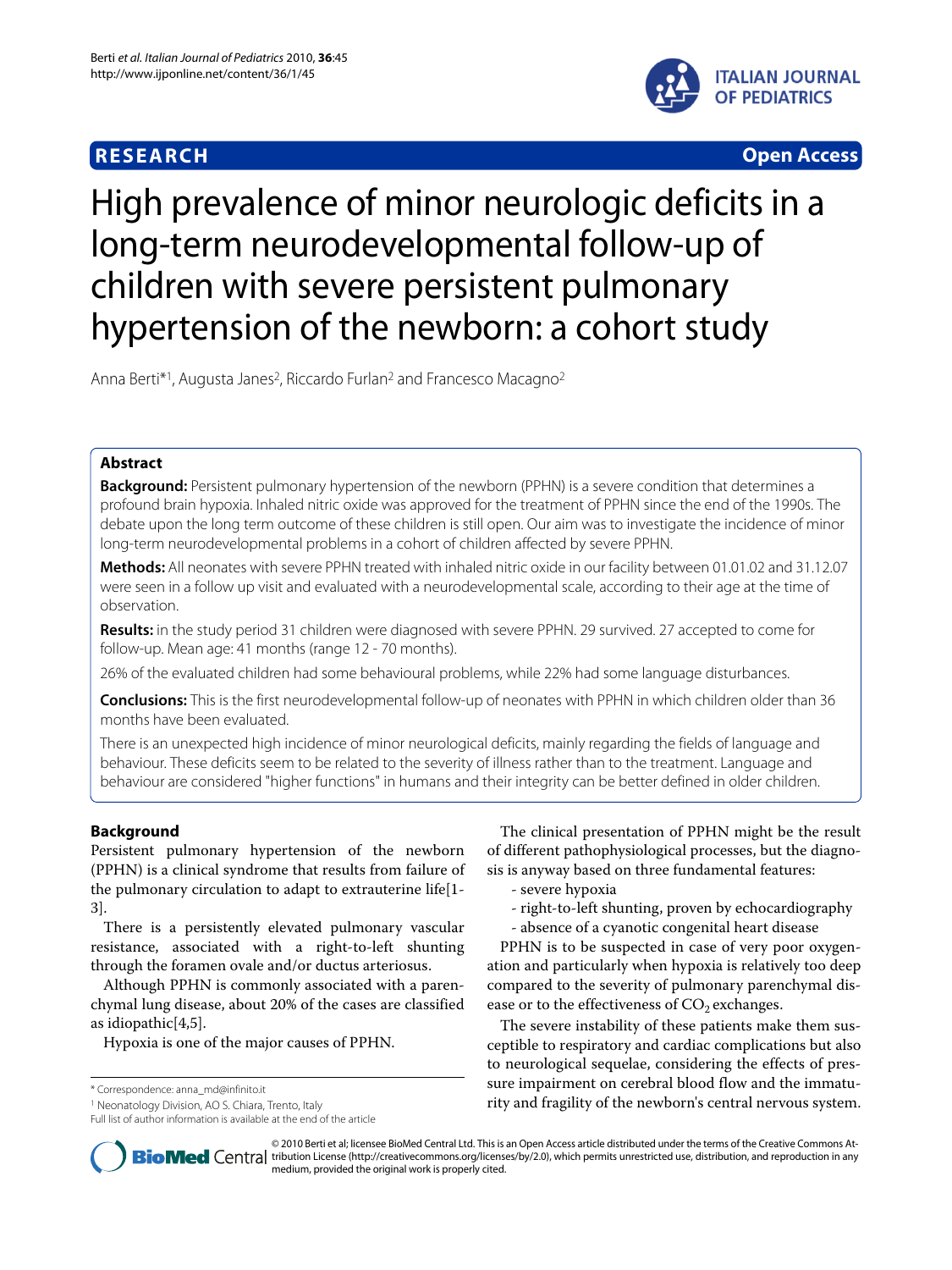To our knowledge, relatively few studies have tried to evaluate the long-term neurodevelopmental outcome of newborns affected by PPHN, often leading to discordant results. Previous works reported a 10% to 20% rate of long-term neurodevelopmental sequelae in infants with PPHN[\[6](#page-6-2)-[9\]](#page-6-3).

We know that neonates who needed prolonged mechanical ventilation are at risk for minor neurological deficits: hypo-oxygenation as a matter of fact plays a relevant role in the pathogenesis of brain damage, especially in terms of cortical organization, associative cortical areas or neurotransmitters system. This condition affects the normal development of intellectual skills and behaviour, so that cognitive outcome could be particularly compromised in case of severe neonatal hypoxia.

Our study had two main objectives:

1. To carry out a long-term neurodevelopmental follow-up of the children with PPHN treated with nitric oxide in the Neonatology Division of Udine (Northern Italy) over a period of 6 years.

2. To revise retrospectively these cases considering enrolment criteria to treatment with nitric oxide (NO), nitric oxide dosage, clinical response and shortterm outcome.

# **Patients and methods**

# **Patient population**

From the 1st of January 2002 to the 31st of December 2007, 31 neonates were admitted in the Neonatal Intensive Care Unit of The S. Maria della Misericordia Hospital in Udine with a diagnosis of severe PPHN confirmed by echocardiographic findings and were treated with inhaled nitric oxide (iNO).

We retrospectively selected from the database all children with a proven diagnosis of PPHN with echocardiographic evidence of pulmonary hypertension who had been treated with iNO. Patients who did not undergo echocardiography were excluded, as were those who did not receive iNO. The excluded patients are not reported in this study.

Incidence of PPHN was about 1:1000 born alive.

Data recorded from the neonatal period included sex, gestational age, weight, APGAR score, admitting diagnosis. An *ad hoc* database was created to retrospectively collect all these data and analyze them. We also analyzed ventilation parameters such as mean airways pressure (MAP), inspired oxygen fraction (FiO<sub>2</sub>), haemogas-analysis values (pH, PaO<sub>2</sub>, PaCO<sub>2</sub>), oxygenation index (OI), alveolar-arterial oxygen gradient  $(AaDO<sub>2</sub>)$  and arterial blood pressure values.

All these parameters were measured before starting iNO therapy, at any significant variation of mechanical ventilation or any relevant change in clinical conditions, until discontinuation of iNO and/or resolution of PPHN.

#### Page 2 of 7

# **Clinical management**

All enrolled children presented severe hypoxic respiratory failure and were treated with conventional mechanical ventilation or high frequency oscillatory ventilation (HFOV, SensorMedics model 3100A).

Inotropic agents (dopamine and/or dobutamine) were administered for blood pressure support and sedation with fentanyl was performed too[[10-](#page-6-4)[12](#page-6-5)].

Patients were eligible for iNO therapy if they had PPHN clinical features and there was echocardiographic evidence of indirect signs of pulmonary hypertension.

In our facility, we usually perform cardiac ultrasound before starting iNO because we can perform it by ourselves in the NICU. In the 31 considered patients, cardiac ultrasound was always performed before starting iNO.

An initial dose of 20 ppm iNO was used, according to previous Italian and international trials[[11,](#page-6-6)[13](#page-6-7)[-21](#page-6-8)].

Responses to iNO were classified into two groups: early response was defined as a 25% OI reduction occurring within 6 hours after iNO initiation; late response as OI reduction within 6-24 hours. Infants who did not show a 25% OI reduction after 24 hours were considered unresponsive[\[15-](#page-6-9)[17](#page-6-10),[22](#page-6-11)].

#### **Follow-up programme**

All infants who survived were offered participation in our study and they were invited to come for a clinical and neurodevelopmental evaluation.

Informed consent was given by parents of each infant.

Some of the inborn patients had also been seen before in our conventional follow-up programme (every third month).

Outborn patients were supposed to have been seen in the centre closest to their home, but some of them had had no follow-up at all.

In the follow-up visit, we interviewed parents on growth and development, intercurrent illnesses, respiratory problems, rehospitalization.

Growth parameters were measured: weight, height and cranial circumference were plotted on the reference curves[[23\]](#page-6-12). A complete physical examination was performed.

Neurodevelopmental examination was based on Bayley Scales of Infant Development[[24](#page-6-13)] for children 12 to 42 months of age. Standards developmental scores are available: Standards Scores Percentiles Developmental Age Equivalents. The lower limit for the Mental Developmental Index (MDI) is considered 50 and results can be included in four descriptive classifications: accelerated performance, normal range, mild delay, severe delay.

Older patients were tested with Wechsler Preschool and Primary Scale of Intelligence WPPSI[\[25\]](#page-6-14).

The final scores are classified as extremely low if they are < 70; borderline between 70 and 89; in the average range between 90 and 109; higher scores are considered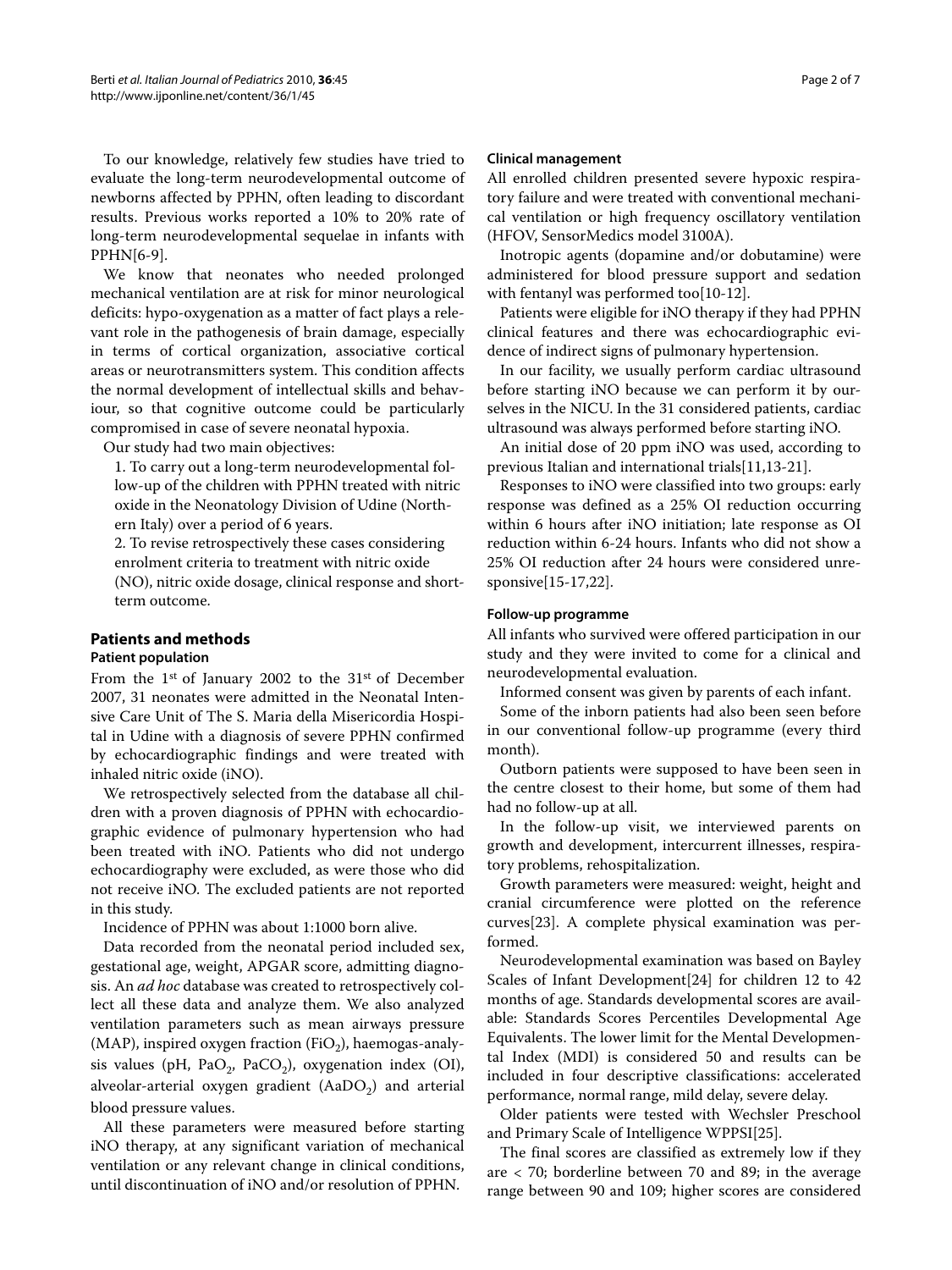superior or very superior (> 130). One child with cerebral palsy was tested using the Griffith score[[26\]](#page-6-15).

Both for Bayley Scales and WPPSI, the scores of the mental/verbal area (MDI) and those concerning the performance/motor area (PDI) were considered separately, so that total score was not falsely decreased by a specific deficit in a single area.

#### **Data analysis**

Data analysis was performed in the Epidemiology Institute of the University of Udine. Comparison analyses were carried out with the SAS software.

Frequencies of the neurodevelopmental scores, underlying diseases, gestational age and of any ventilation parameter were calculated.

Some variables have been categorized.

Statistical significance of the differences between groups was evaluated through chi-square  $(\chi^2)$  analysis and Fisher test.

Our sample population is not very numerous and this may decrease the statistical significance of our results. Anyway PPHN is a relatively rare condition and only multicentric studies can present larger samples.

#### **Results**

31 children met the criteria for the diagnosis of PPHN.

Underlying conditions included: meconium aspiration (7/31), pneumothorax (5/31), severe asphyxia (5/31), respiratory distress syndrome (3/31), sepsis (3/31), adenomatoid cystic pulmonary malformation (2/31), placental disruption (2/31), idiopathic PPHN (4/31).

The minor cardiovascular defects that we found were not directly responsible for the clinical manifestations of PPHN. They included only small defects of interventricular and interatrial septum and irrelevant patent ductus arteriosus. None of these was hemodinamically significant. In these cases PPHN was considered idiopathic, given that there was not another major cause.

Major congenital cyanotic heart diseases were excluded from the study.

We had no cases of diaphragmatic hernia.

Male sex was sharply prevalent: 25/31 were male (80.6%); 6/31 female (19.4%).

Median gestational age was 38 weeks (range 26 - 41 weeks).

The range of gestational age seems to be wide, but really premature children were very few; actually only 5 children were born at less than 34 weeks. One was 26 weeks and one was 27 weeks; the other three were older than 30 weeks. None of them showed any major complication of prematurity (including IVH, ROP or BPD) that could be responsible for the long-term outcome. All of them had negative cerebral ultrasound and none of them had any major neurological deficit.

Median weight at birth was 3.200 gr (range 1.100 - 4.640 gr) and 29 out of 31 newborns had an adequate for gestational age weight (AGA); the two remaining children were considered large for gestational age with weight > 97° percentile.

APGAR score was < 6 at 5 minutes of life in 6 cases.

All infants were treated with iNO. Nitric oxide administration was started at the post-natal mean age of 1.4 days, according to literature[[14,](#page-6-16)[16,](#page-6-17)[27,](#page-6-18)[28\]](#page-6-19). The median initial dose of iNO was 20 ppm (range 15 - 30); the maximum dosage of 40 ppm, recommended by Italian studies for unresponsive patients[\[15](#page-6-9)], was achieved just in one case. A dose of 80 ppm, reported in some International trials[[18](#page-6-20),[29](#page-6-21)[-31\]](#page-6-22), was never reached.

16 patients (51.6%) of the studying population received conventional mechanical ventilation; the remaining 15/31 received high frequency oscillatory ventilation (HFOV). In our facility, we usually started HFOV in the patients in whom PPHN was associated to a particularly severe parenchymal pulmonary disease.

Average initial MAP was  $11.8 \text{ cm}$ H<sub>2</sub>O (range 5 - 23).

 $FiO<sub>2</sub>$  was 100% in all cases and we attempted optimization of ventilation before starting iNO treatment. Mean oxygenation index was 28.36, while median OI was 27 (range 76.5 - 5).

15 infants (48.4%) showed an early response to treatment, while 14 (45.2%) had a late response. 2 neonates (6.4%) were unresponsive and their oxygenation index worsened even after starting inhaled nitric oxide.

No statistical significant differences were found between early and late responders in term of initial OI, type of ventilation, duration of iNO treatment, iNO dosage or any other recorded parameter.

Response was not even statistically dependent on gestational age or underlying pathology. Table 1.

2 infants died before discharge (6.4%), but their death was not directly related to PPHN itself: one child was severely compromised by septic shock; the other one was affected by congenital haemochromatosis and presented a multi-organ failure confirmed by post-mortem examination.

29 children survived, yet only 27 accepted to come for follow-up.

At the follow up visit, auxologic parameters were included between 10° and 90° percentile for all children.

No significant respiratory pathologies were found.

Mean age at the time of the neurodevelopmental evaluation was 41 months (range 12 - 70). This is the first follow-up study of children with PPHN in children older than 36 months.

The wide age range at the time of observation is due to the long period considered for the study (from 01.01.02 to 31.12.07). Anyway, only nine patients were younger than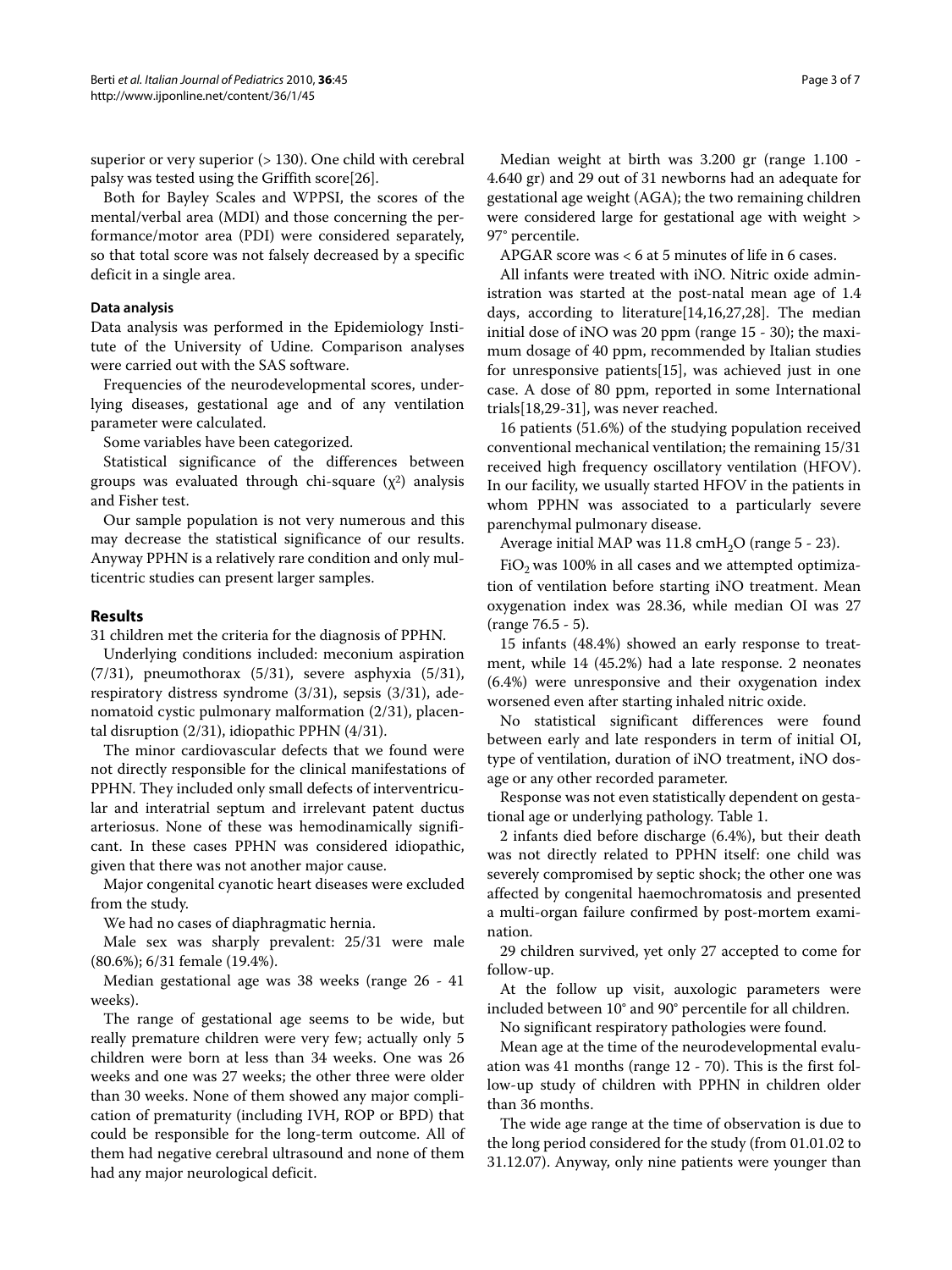|                               | Early response (n = 15 48.38%) | Late or no response ( $n = 1651.62\%)$ |
|-------------------------------|--------------------------------|----------------------------------------|
| Male sex                      | 11<br>14                       |                                        |
| Mean gestational age          | 35.4                           | 37.2                                   |
| Outborn                       | 9                              | 12                                     |
| Urgent cesarean section       | 9                              | 7                                      |
| Age at iNO initiation (hours) | 27.5                           | 37.9                                   |
| Total iNO hours               | 74.5                           | 84.5                                   |
| Maximum iNO dosage (ppm)      | 23.3                           | 26.1                                   |
| Maximum OI                    | 33.7                           | 23.3                                   |
| Underlying condition          |                                |                                        |
| <b>Primary PPHN</b>           | 0                              | 4                                      |
| Meconium aspiration syndrome  | 4                              | 3                                      |
| <b>RDS</b>                    | 3                              | 0                                      |
| Asphyxia                      | 2                              |                                        |
| Pneumonia                     | 2                              | 2                                      |
| <b>PNX</b>                    | 4                              | $\overline{2}$                         |

# **Table 1: Summary of results in the two groups of early and late responders.**

36 months at the time of neurodevelopmental examination, while 18 children out of 31 were 36 months or older.

14/27 children (51.8%) have been evaluated with the Bayley Scales[\[24\]](#page-6-13) and their average age was 26 months (range 12 - 42). 12/27 children (44.5%) did the WPPSI[[25](#page-6-14)] test at an average age of 60 months (range 46 - 70). One child underwent the Griffith[\[26\]](#page-6-15) test as he was affected by severe cerebral palsy with spastic tetraplegy and mental retardation. For this child and for another one in the WPPSI group, it was not possible to determine a numeric score. Therefore we have a numeric score just for 25 patients.

We found a pathologic score  $(< 70)$  in the mental/verbal area in 5 out of 25 cases (20%).

The incidence of a performance/motor score < 70 is 8%. Table 2.

Despite the numeric score, in the complete sample of 27, 6 children turned out to have deficits in the linguistic area (22%).

7 (26%) patients, moreover, showed "minor" behavioural problems even tough they did not have a pathologic MDI score.

Electrophysiological tests have been performed in 17 out of 25 of our children, but none of them showed significant abnormalities.

All children underwent cerebral ultrasound in the neonatal period. It turned out negative in 22 cases; mild persistent flare was reported in 7 cases. Only two children had IVH of III° or IV° grade: one of these is the one with cerebral palsy (CP); the other is one of the two who died before discharge.

7 cases underwent a cerebral magnetic resonance, but it resulted negative except for the child with CP.

Statistical analysis could not prove any significant association between the neurodevelopmental score and the underlying pathology determining PPHN. The neurodevelopmental outcome does not statistically correlate with the early or late response to iNO treatment.

#### **Discussion**

In the present medical setting, treating pathologies and healing the single patient is not any longer enough.

We need to verify the effectiveness of our practice.

The result to be evaluated is not only the short-term outcome and the survival of our patients, but also the long-term impact on population and quality of life.

Actually, we found an excellent short-term outcome.

The raw mortality rate is 6.4% (2/31). It seems to be lower than what presented in literature[[28,](#page-6-19)[32-](#page-6-23)[39](#page-6-24)], yet we cannot directly compare our mortality rate with those reported in other studies, as many other variables may affect them.

In the current clinical practice in our NICU, the criteria to start iNO treatment are based on clinical conditions of the patients with severe hypoxemia, unresponsive to mechanical ventilation with inspired oxygen fraction of 100% and with echocardiographic evidence of PPHN.

OI was calculated ex-post just for this study. So we found that iNO was given to children with a very wide range of OI (5 - 76.5) and 17 cases had an OI lower than 25, which is the accepted cut-off for iNO initiation[\[10](#page-6-4)[,12](#page-6-5),[14](#page-6-16),[16](#page-6-17),[17](#page-6-10),[40\]](#page-6-25).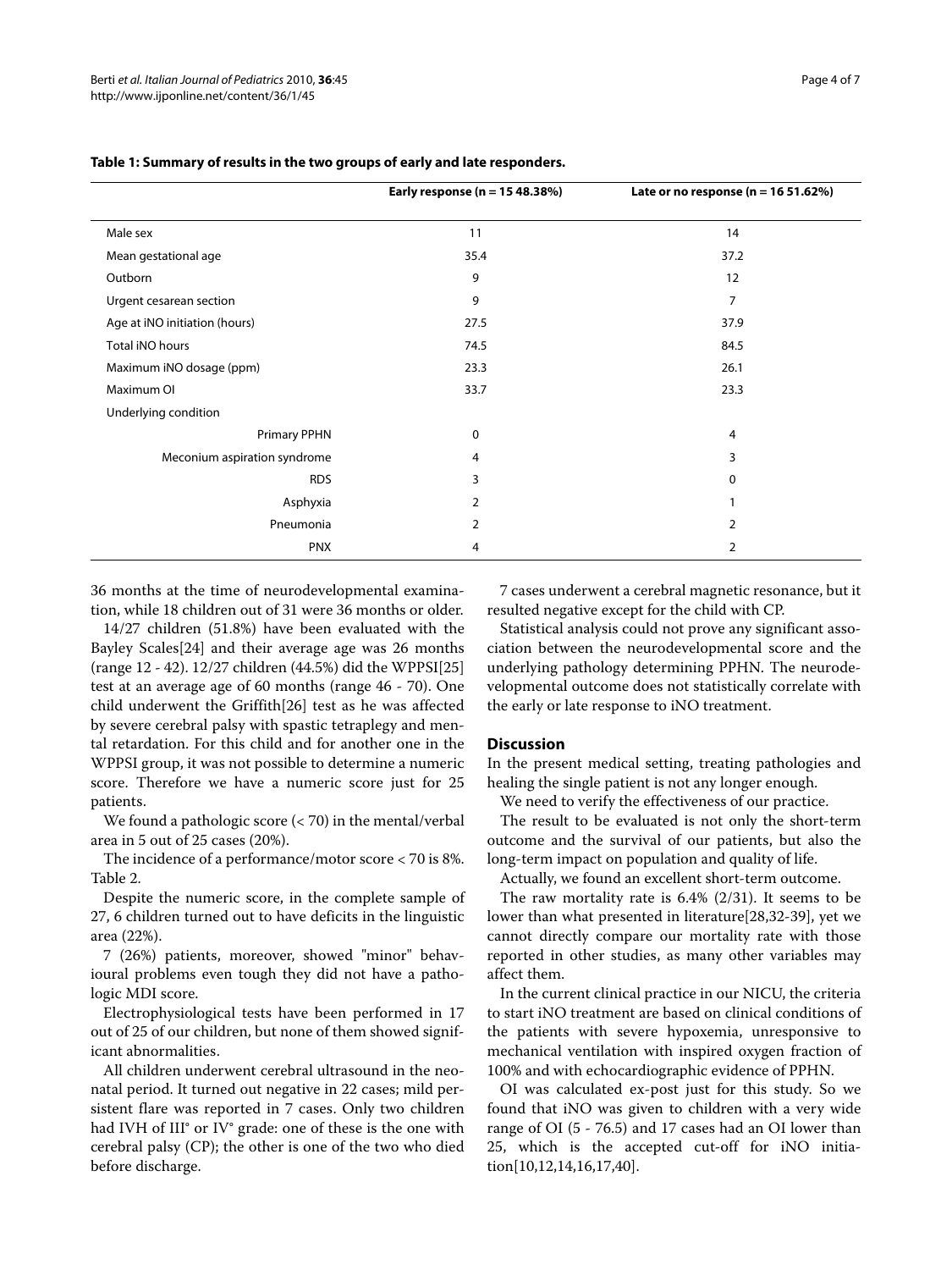|                     | <b>Scores</b>  | < 70   | 70-85   | 86-115   | >115    |
|---------------------|----------------|--------|---------|----------|---------|
| BAYLEY ( $n = 14$ ) | <b>MDI</b>     | 2(14%) | 2(14%)  | 7 (50%)  | 3(22%)  |
|                     | PDI            | 0      | 3(22%)  | 9(64%)   | 2(14%)  |
| WPPSI $(n = 11)$    | Verbal         | 3(27%) | 2(18%)  | 5 (46%)  | 1(9%)   |
|                     | Perform.       | 2(18%) | 1(9%)   | 7 (64%)  | 1(9%)   |
| Total ( $n = 25$ )  | Verbal<br>/MDI |        | 4 (16%) | 12 (48%) | 4 (16%) |
|                     | Perform./PDI   |        | 4 (16%) | 16 (64%) | 3(12%)  |

# **Table 2: Numeric scores resulting from Neurodevelopmental Tests.**

Even tough an earlier initiation of iNO is not associated with lower mortality, it might be related to a minor rate of illness progression to more severe stages[[19,](#page-6-26)[39\]](#page-6-24).

As we consider long-term outcome, the great majority of works on children with PPHN try to demonstrate whether there is a difference in the incidence of neurological deficits in those treated with iNO as opposed to those who received other therapies[[7,](#page-6-27)[28,](#page-6-19)[35](#page-6-28)[-38](#page-6-29)[,40](#page-6-25)-[43\]](#page-6-30).

The Nitric Oxide Study Group in 2000 published data[\[28](#page-6-19)] that did not underline any differences in the neurodevelopmental outcome between children who had received iNO and those who had not received it. Davidson[\[18](#page-6-20)] also found similar results.

Minor disabilities were not evaluated in either of these studies.

In his follow-up, Lipkin[\[35](#page-6-28)] analyzed minor deficits and concluded that PPHN itself involves a higher risk of neurological sequelae compared to general population, notwithstanding the type of treatment.

Haemodynamic instability during PPHN might cause pressure and metabolic impairment that may alter the auto-regulation of the cerebral blood flow of the newborn[[12](#page-6-5),[44](#page-6-31)].

In our study, we start from the hypothesis that PPHN is a severe pathology and infants who underwent prolonged invasive ventilation should have a neurodevelopmental follow-up aiming especially at the search for minor deficits[\[6](#page-6-2)].

15 of the 27 children (56%) who accepted to come to our follow-up had not had any previous evaluation of the psychomotor development. This might be related to the good general conditions of these patients after discharge from NICU, but also to the fact that many of them (67.7%) came from areas that refer to other hospitals.

In literature, the reported incidence of neurodevelopmental deficits in infants with PPHN is 10% to 20%[[6-](#page-6-2)[8](#page-6-32)]. We found a mental/verbal score < 70 in 20% of our sam-

ple, but we also found 22% with language deficits and 26% with behavioural problems.

The incidence of language disturbances seems to be very high and they are more evident in the group of children who were tested with the WPPSI test.

Published data are based almost exclusively on the Bayley Scales performed on children with a mean age of 20- 24 months.

At this age language evaluation is limited and a language delay or alteration might be evident only later on. Our study is the first neurodevelopmental follow-up for infants with PPHN, in which children older than 36 months have been evaluated. We found both expressive and receptive linguistic deficits, that did not seem to be related to any auditory impairment.

Neuroradiological examination did not show any major abnormality of the cerebral parenchyma, and cerebral ultrasound that had been performed in all children in the neonatal period was normal in the children who had language or behavioural problems at follow up visits.

In human beings, language is a higher function and not just a motor or sensitive function regulated by a single functional brain area.

Studies on post-traumatic aphasia demonstrate that there is no direct relation between lesions in the classical linguistic areas (Broca and Wernike) and the development of the corresponding forms of aphasia[[45\]](#page-6-33).

The ability to comprehend and produce language is based on an interwoven constellation of skills influenced by exogenous factors (social, physical and linguistic interactions with the environment) and by endogenous factors such as the interactions among neural systems. The anatomo-functional subdivision of cortical areas then does not follow established developmental trajectories, but is driven by the sensimotor experience of the individual[\[45](#page-6-33)].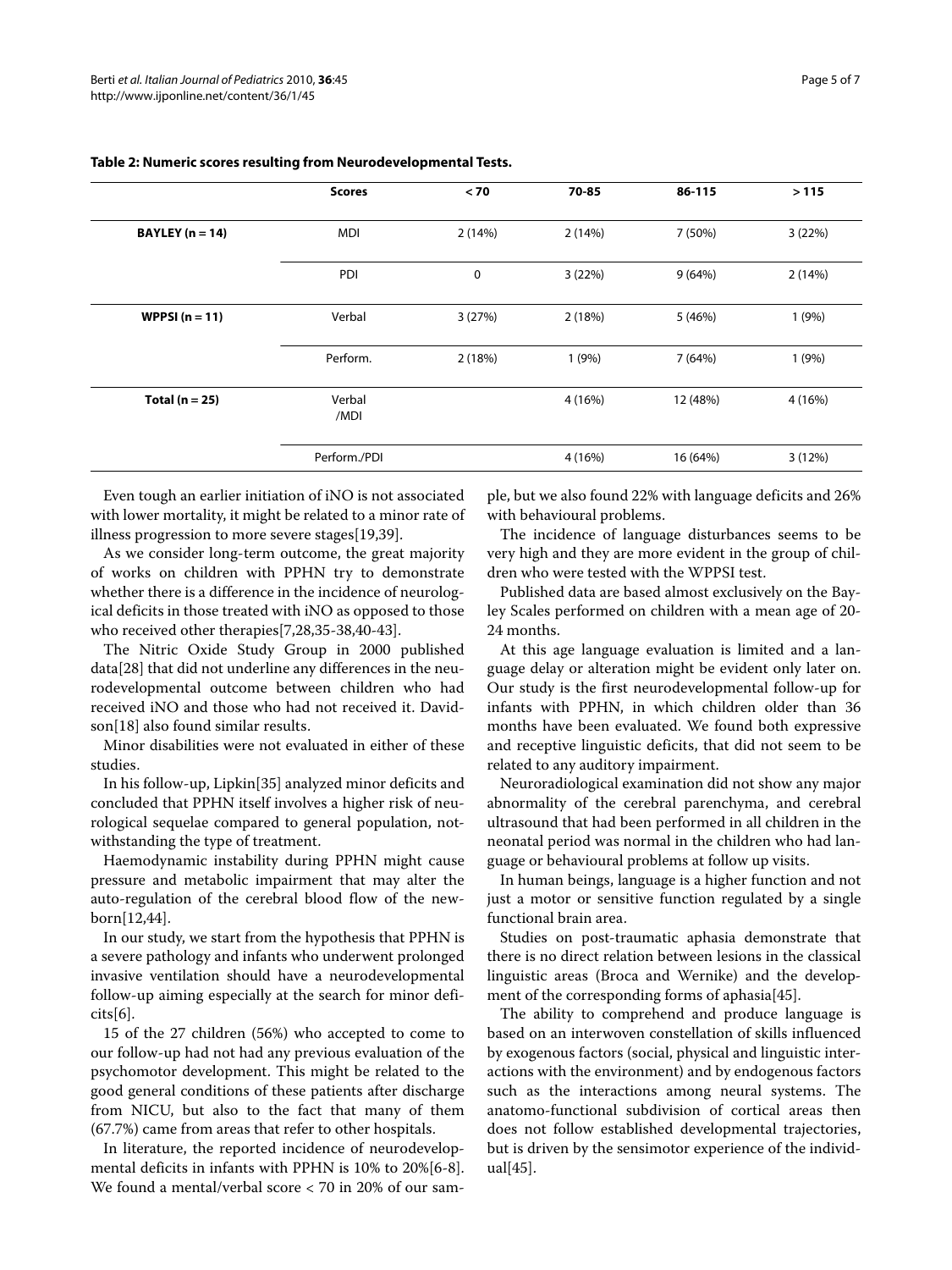PPHN can cause a diffuse and multifocal hypoxic brain damage that does not determine the development of major neurological deficits such as cerebral palsy, but it might involve and compromise the connection network among different cortical areas.

This kind of damage may involve more subtle clinical features that become evident in older children who are required more elaborated performances, such as linguistic expression or the maintenance of attention while performing a specific task.

A correct follow-up programme is then important to allow early identification of these problems. Moreover, it might prevent a negative evolution by starting a specific treatment as soon as possible.

The therapeutic alliance with the family established in the follow-up programme may also be helpful to limit or correct behavioural disturbances that were proven to be relevant in these children.

Follow-up must continue to pre-school and school age, so that specific deficits regarding language, calculation skills and/or abstract thinking may be found out.

# **Conclusions**

We already knew that PPHN is a very severe condition associated with a high mortality rate, but also with the risk of long-term neurodevelopmental sequelae. We also knew that inhaled nitric oxide is an effective treatment to reduce mortality and the need for ECMO.

Thanks to the results achieved through this study, we can say that it might be reasonable to start iNO therapy on the base of clinical criteria even in children with OI < 25. This attitude might not reduce total mortality rate, but it could be associated with a lower rate of illness' severity progression and thus with a better long-term outcome.

Anyway, specific trials to evaluate this topic are not yet available.

Regarding long-term outcome:

- we did not find a significant incidence of respiratory problems;

- neurodevelopmental tests showed a high prevalence of minor deficits, especially in the linguistic area.

These children are asymptomatic for major neuro-

logic disabilities and so they can be lost in normal follow-up programmes;

- children with PPHN are exposed to hypoxemia and therefore they need to be monitored in a strict followup programme for psychomotor development, possibly up to school age.

Having a better knowledge of the long-term neurodevelopmental deficits in children who were admitted in NICU, we get an improved awareness on the effects of pathologies and their treatment.

Up to now, more researches are certainly needed to better comprehend the neuro-physiological alterations underlying the minor deficits of these children.

# **List of abbreviations**

PPHN: Persistent pulmonary hypertension of the newborn; NO (iNO): Nitric oxide (inhaled); RDS: Respiratory distress syndrome; PaO2: Arterial partial oxygen pressure; PaCO2: Arterial partial CO2 pressure; SatO2: arterial oxygen saturation; HFOV: High frequency oscillatory ventilation; FiO2: Inspired oxygen fraction; MAP: Mean airway pressure; ECMO: Extracorporeal membrane oxygenation; AaDO2: Alveolar-arterial oxygen gradient; OI: Oxygenation index; NINOS: Neonatal inhaled nitric oxide study group; AGA: Adequate for gestational age; MDI: Motor developmental index; PDI: Performance developmental index; NICU: Neonatal intensive care unit.

# **Ethical approval**

Not required. This is a retrospective study. All neonates had been treated according to the therapeutic protocol for PPHN already approved by our Ethical Committee. Informed consent for neurodevelopmental evaluation was given by parents of each child.

#### **Funding**

None.

#### **Competing interests**

The authors declare that they have no competing interests.

#### **Authors' contributions**

AB, AJ, RF and FM designed the study protocol; AB, AJ and RF were directly involved in the clinical management of the patients. AB, AJ and RF carried out the data collection and carried out the analysis and interpretation of the data. AB, AJ and FM drafted the article. All authors read and approved the final manuscript. AB and AJ are guarantors of the paper.

#### **Acknowledgements**

The authors are grateful to all the nursing staff, other paediatricians and residents in paediatrics working in the Neonatology Division and Neonatal Intensive Care Unit in S. Maria della Misericordia Hospital, Udine, Italy. Special thanks to Dr. Manuela Pessina and Dr. Valeria Chiandotto for their great help in performing the neurodevelopmental evaluation of our children. All authors are also grateful to the staff of the Epidemiology Institute of the University of Udine for their precious contribution in data analysis.

#### **Author Details**

1Neonatology Division, AO S. Chiara, Trento, Italy and 2Neonatology Division, AOU S. Maria della Misericordia, Udine, Italy

Received: 10 September 2009 Accepted: 13 June 2010 Published: 13 June 2010

#### **References**

- <span id="page-5-0"></span>1. Berger S, Konduri GG: Pulmonary hypertension in children: the twenty first century**.** Pediatr Clin N Am 2006, 53:961-987.
- 2. Hislop A: Intrapulmonary arterial development during fetal life: branching pattern and structure**.** J Anat 1972, 113:35.
- <span id="page-5-1"></span>Moretti C, et al.: Sviluppo del sistema respiratorio nel feto e nel neonato: basi fisiologiche delle patologie respiratorie in epoca neonatale**.** Disturbi respiratori del neonato 2002:3-27.